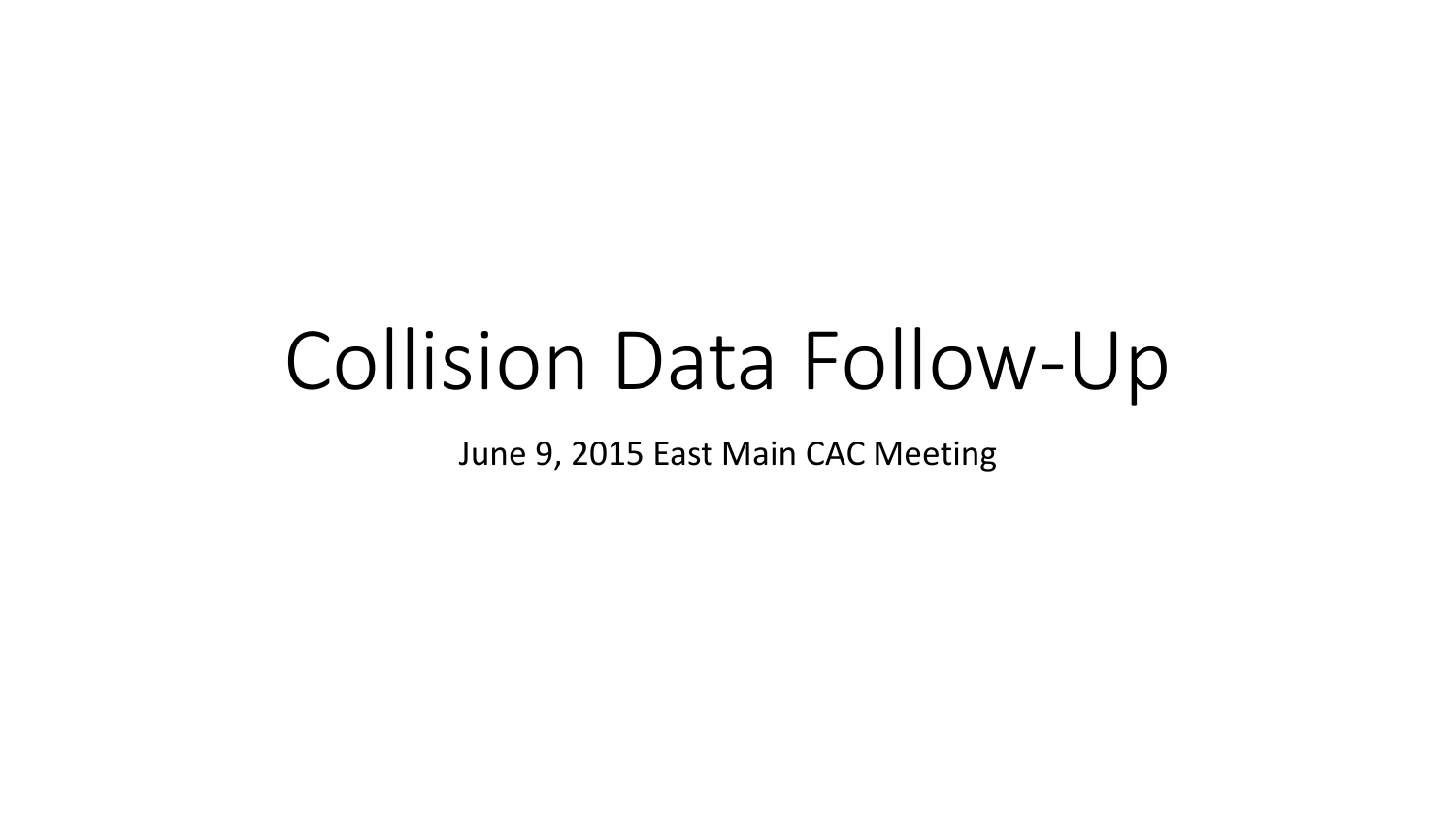## Collision Data (attachment 4 in packet)

- Initially, four corridors were reviewed from 5/1/12-5/5/15
	- Main St: Bellevue Way to 116<sup>th</sup> Ave NE (66 collisions)
	- 108<sup>th</sup> Ave SE: Main St to Bellevue Way (4 collisions)
	- 112<sup>th</sup> Ave SE: Main St to Bellevue Way (24 collisions)
	- SE 16<sup>th</sup> St: Bellevue Way to 108<sup>th</sup> Ave SE (6 collisions)
- At previous meeting, CAC members wanted to know more about…
	- How many involved pedestrians
	- Accidents at key intersections
	- Types of collisions at 108<sup>th</sup> Ave/Main St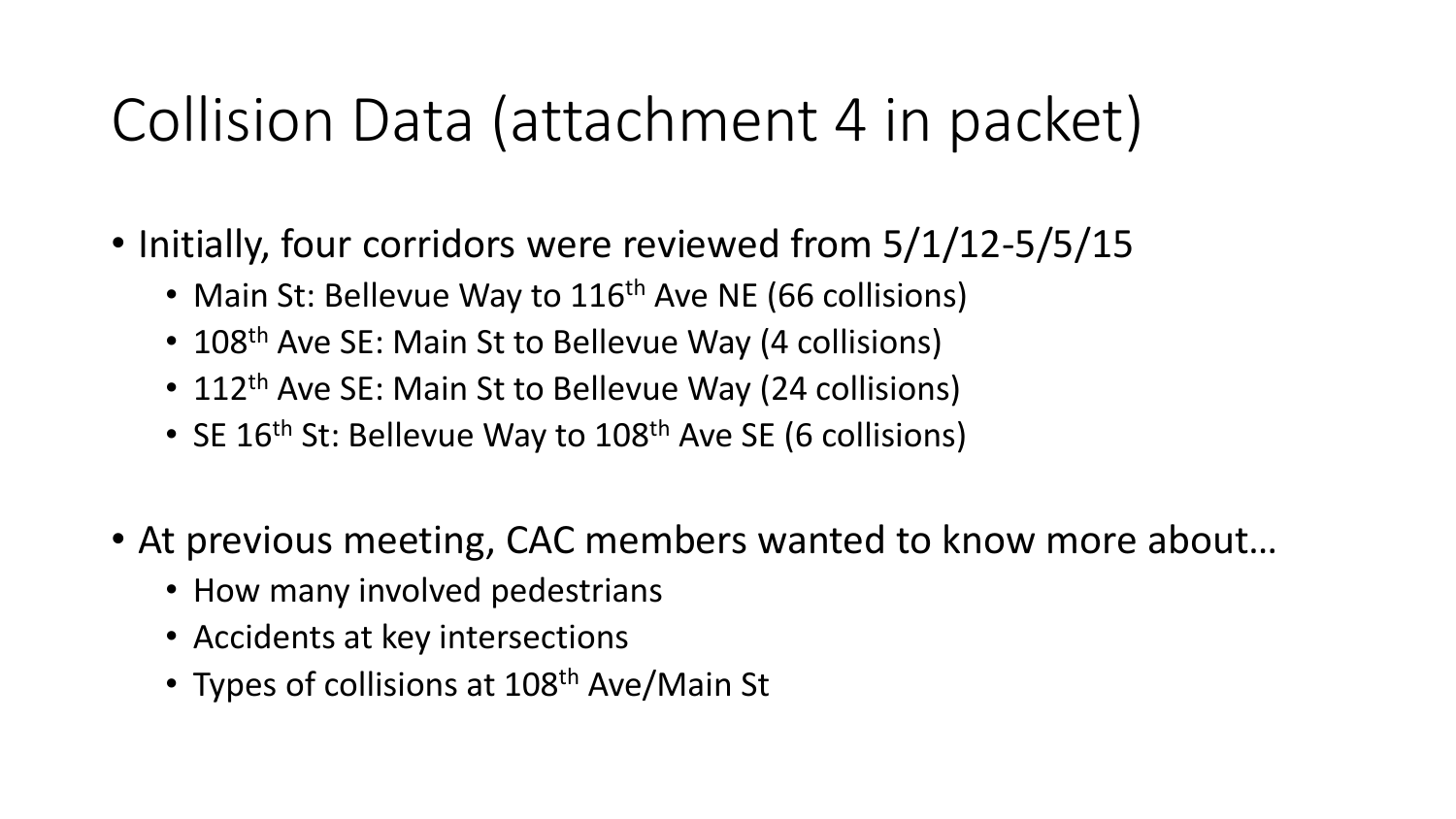### Pedestrians

- There were 2 collisions involving pedestrians
	- SW corner of Main St/112<sup>th</sup> Ave NE (marked crosswalk)
	- East side of 112th Ave SE between SE 1<sup>st</sup> Pl and SE 4<sup>th</sup> St (unmarked crosswalk exiting private property)
- Both involved turning vehicles striking pedestrians who were crossing the street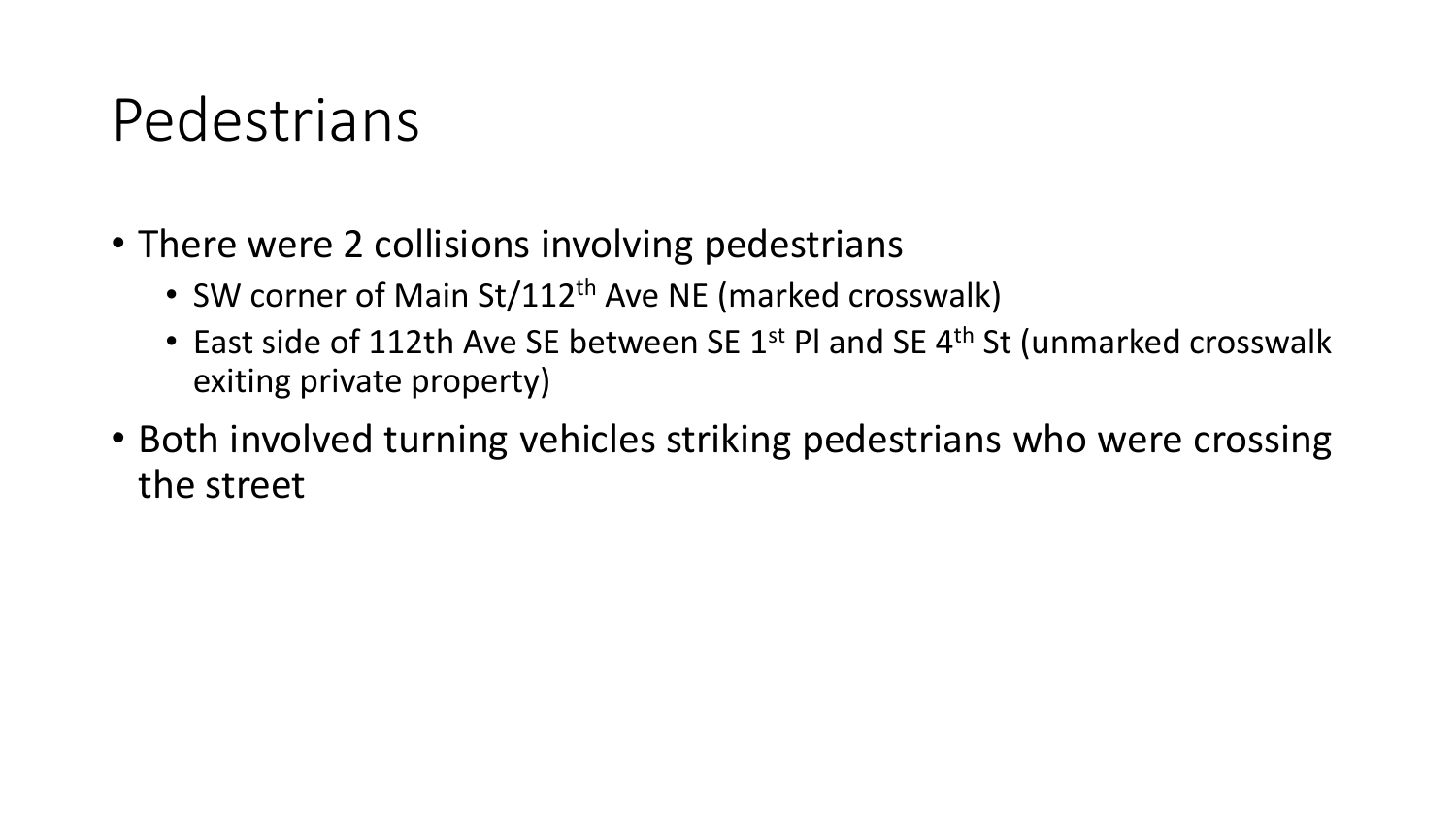#### Intersection Summary

• 5 key intersections were evaluated for types of collisions

|                                           | Right Angle    | Approach Turn  | Sideswipe    | object<br>vehicle/fixed<br>Parked | Rear End       | Pedestrian   | <b>Total</b>   |
|-------------------------------------------|----------------|----------------|--------------|-----------------------------------|----------------|--------------|----------------|
| SE 16th St and Bellevue Way               | 3              | $\mathbf{1}$   |              |                                   | $\overline{2}$ |              | 6              |
| 108th Ave SE and Bellevue Way             | 1              | $\mathbf 1$    |              |                                   |                |              | $\overline{2}$ |
| 108 <sup>th</sup> Ave NE and Main St      | 3              | $\mathbf{1}$   |              | $\mathbf{1}$                      | $\mathbf{1}$   |              | 6              |
| 112 <sup>th</sup> Ave SE and Bellevue Way | $\overline{2}$ | 3              |              | $\mathbf{1}$                      |                |              | 6              |
| 112 <sup>th</sup> Ave NE and Main St      | 3              | $\overline{2}$ | $\mathbf{1}$ |                                   | 3              | $\mathbf{1}$ | 10             |